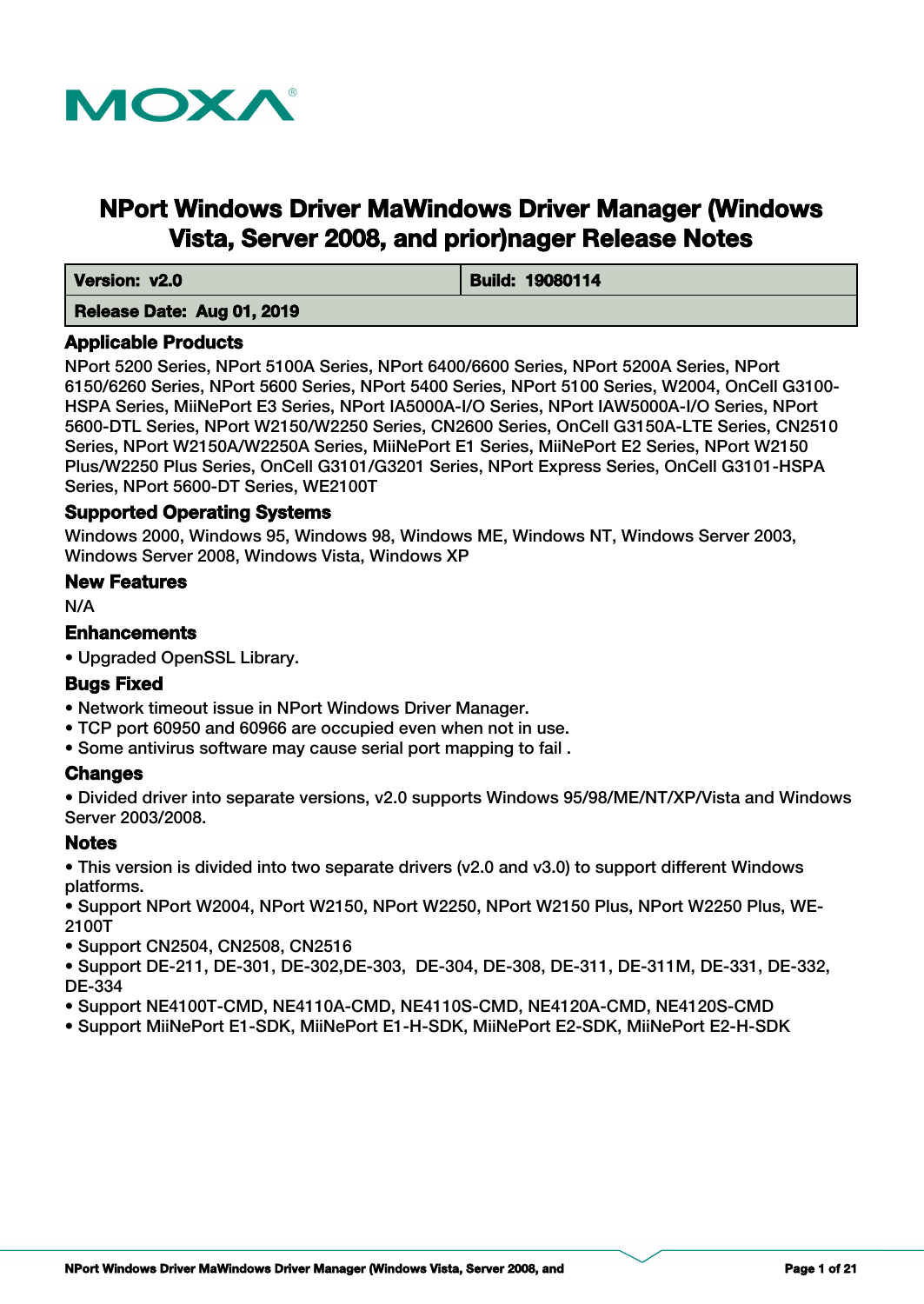

| Version: v1.19           | <b>Build: Build 16072517</b> |
|--------------------------|------------------------------|
| <b>Release Date: N/A</b> |                              |

General Device Servers, Combo Device Servers, Wireless Device Servers, Industrial Device Servers, Terminal Servers, Serial Embedded Modules, OnCell G3470A-LTE Series, Cellular Modems

#### **Supported Operating Systems**

Windows 10, Windows 2000, Windows 7, Windows 8, Windows 8.1, Windows 95, Windows 98, Windows ME, Windows NT, Windows Server 2003, Windows Server 2008, Windows Server 2008 R2, Windows Server 2012, Windows Server 2012 R2, Windows Vista, Windows XP

# **New Features**

- Supports OnCell Series models.
- Driver supports RTS Toggle. Please refer the release note of each Moxa product for support information.
- Supports Windows 10.
- Supports CN2650I-8-HV-T/CN2650I-16-HV-T.

#### **Enhancements**

- Added a serial communication parameter to the import and export function.
- Supports SetupComm to adjust InQueue size.
- Supports command-line installation/removal.

## **Bugs Fixed**

- nptdrv2.sys cannot be overwritten when updating to a newer version.
- KERNEL\_SECURITY\_CHECK\_FAILURE BSOD caused by NETIO.sys.
- User program will hang when purging incoming data.

## **Changes**

N/A

## **Notes**

• Support NPort W2004, NPort W2150, NPort W2250, NPort W2150 Plus, NPort W2250 Plus, WE-2100T

- Support CN2504, CN2508, CN2516
- Support DE-211, DE-301, DE-302,DE-303, DE-304, DE-308, DE-311, DE-311M, DE-331, DE-332, DE-334
- Support NE4100T-CMD, NE4110A-CMD, NE4110S-CMD, NE4120A-CMD, NE4120S-CMD
- Support MiiNePort E1-SDK, MiiNePort E1-H-SDK, MiiNePort E2-SDK, MiiNePort E2-H-SDK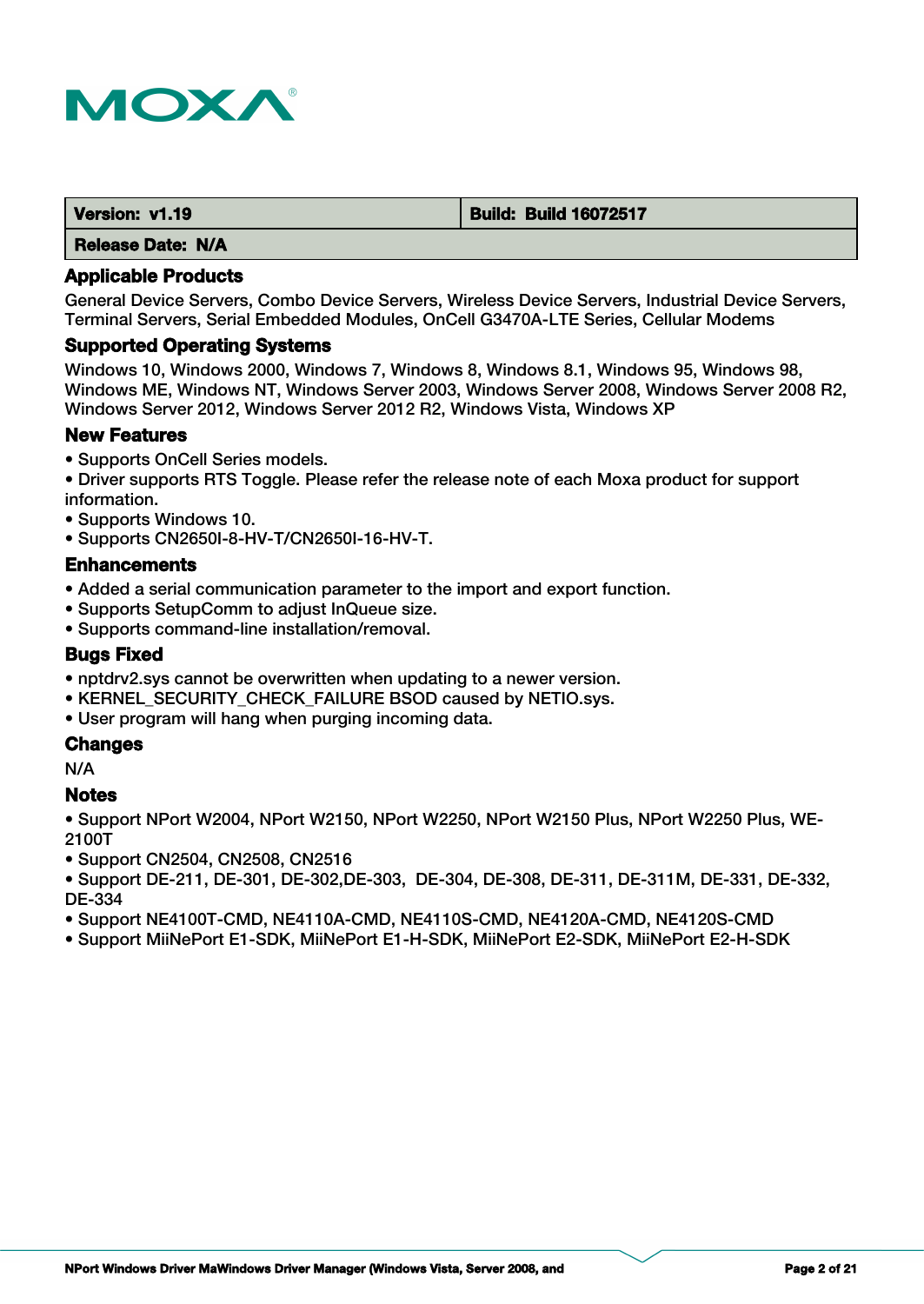

| Version: v1.18           | <b>Build: Build 15022515</b> |
|--------------------------|------------------------------|
| <b>Release Date: N/A</b> |                              |

General Device Servers, Combo Device Servers, Wireless Device Servers, Industrial Device Servers, Terminal Servers, Serial Embedded Modules

#### **Supported Operating Systems**

Windows 2000, Windows 7, Windows 8, Windows 8.1, Windows 95, Windows 98, Windows ME, Windows NT, Windows Server 2003, Windows Server 2008, Windows Server 2008 R2, Windows Server 2012, Windows Server 2012 R2, Windows Vista, Windows XP

#### **New Features**

• Added new function: Ignore TX Purge.

#### **Enhancements**

N/A

## **Bugs Fixed**

• Utility would show a warning message "duplicate IP" after searching for devices with different IPs on an IPv6 only PC.

• In Windows XP, mapping ports are deleted even before confirming the uninstall process of the utility.

• In Windows 7, the mapping ports don't get deleted even after the utility is uninstalled.

• The import function shows the wrong warning message when the import file has COM numbers which have already been mapped.

• Utility will show a warning message when importing an import file that contains COM numbers that already exist.

• NPort Windows Driver Manager maps COM ports that overlap with the MSB COM port when the manager is opened before installing the MSB driver.

#### **Changes**

N/A

#### **Notes**

• Support NPort W2004, NPort W2150, NPort W2250, NPort W2150 Plus, NPort W2250 Plus, WE-2100T

• Support CN2504, CN2508, CN2516

• Support DE-211, DE-301, DE-302,DE-303, DE-304, DE-308, DE-311, DE-311M, DE-331, DE-332, DE-334

• Support NE4100T-CMD, NE4110A-CMD, NE4110S-CMD, NE4120A-CMD, NE4120S-CMD

• Support MiiNePort E1-SDK, MiiNePort E1-H-SDK, MiiNePort E2-SDK, MiiNePort E2-H-SDK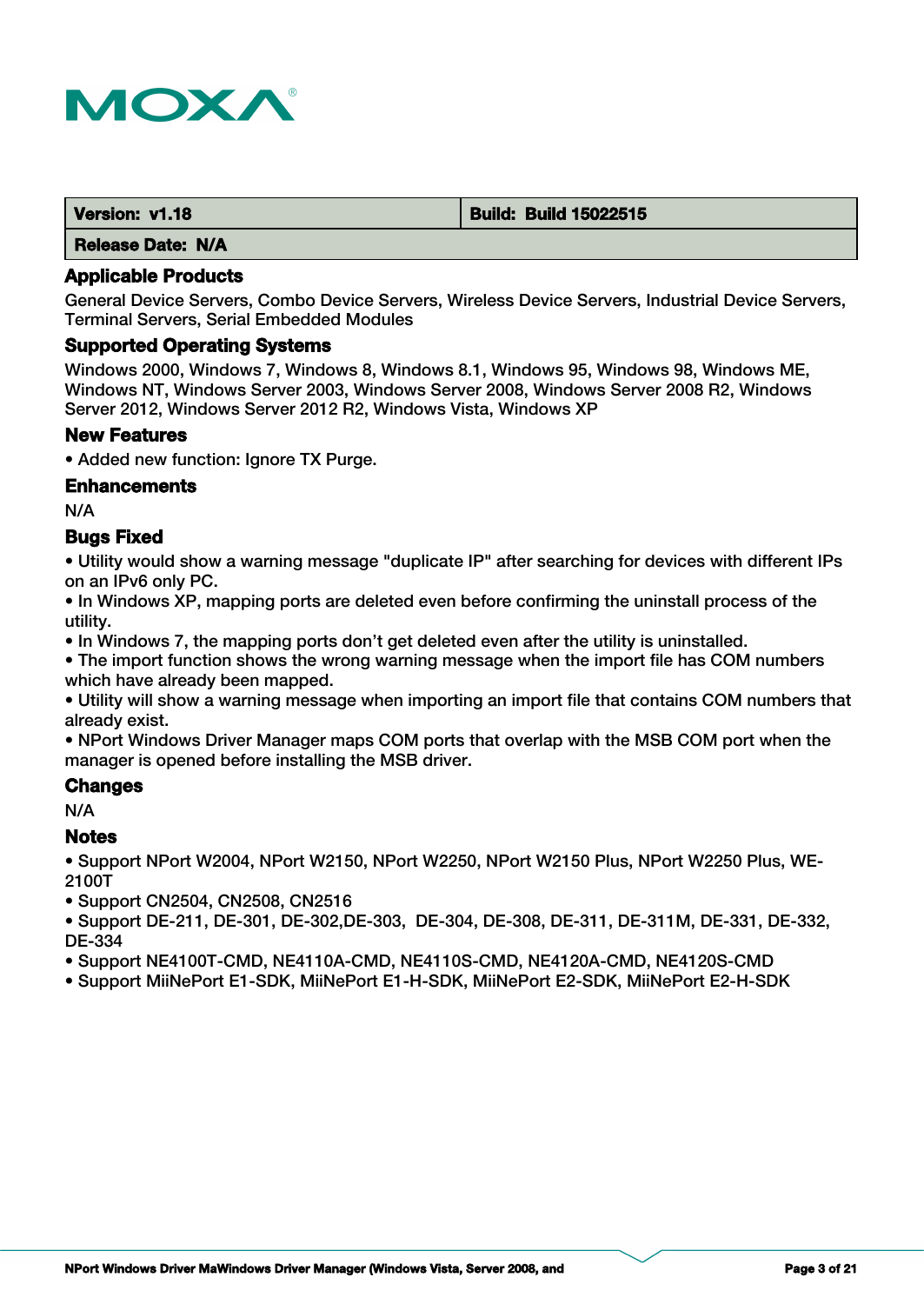

| Version: v1.17           | <b>Build: Build 13020109</b> |
|--------------------------|------------------------------|
| <b>Release Date: N/A</b> |                              |

Industrial Device Servers, General Device Servers, Combo Device Servers, Wireless Device Servers, Terminal Servers, Serial Embedded Modules

#### **Supported Operating Systems**

Windows 2000, Windows 7, Windows 8, Windows 95, Windows 98, Windows ME, Windows NT, Windows Server 2003, Windows Server 2008, Windows Server 2008 R2, Windows Server 2012, Windows Vista, Windows XP

# **New Features**

- Supports Windows 8.
- Supports Windows 2012.
- Reverse Real COM mode supports "Always accept open requests".
- Supports NPort 5150AI-M12/5250AI-M12/5250AI-M12.

#### **Enhancements**

• Allowed changing the waiting time in run-time when user closes a port which contains queuing data.

# **Bugs Fixed**

- Found no module name device when searching for NPort.
- NPort Windows Driver Manager could not add ports under Windows NT.

• In classic mode, if data cannot be written and a timeout occurs, the driver may return a successful result to the application.

- COM port mapping fails on Windows 2012.
- Unable to select an IPv6 interface from the IPv6 settings page.
- Unable to change setting of "Drop writing data".
- Failed to map COMs with Reverse Real COM mode after importing a configuration in Driver Manager.
- User could remove a mapping port even if the port was still in use.

# **Changes**

N/A

## **Notes**

• Support NPort W2004, NPort W2150, NPort W2250, NPort W2150 Plus, NPort W2250 Plus, WE-2100T

• Support CN2504, CN2508, CN2516

• Support DE-211, DE-301, DE-302,DE-303, DE-304, DE-308, DE-311, DE-311M, DE-331, DE-332, DE-334

- Support NE4100T-CMD, NE4110A-CMD, NE4110S-CMD, NE4120A-CMD, NE4120S-CMD
- Support MiiNePort E1-SDK, MiiNePort E1-H-SDK, MiiNePort E2-SDK, MiiNePort E2-H-SDK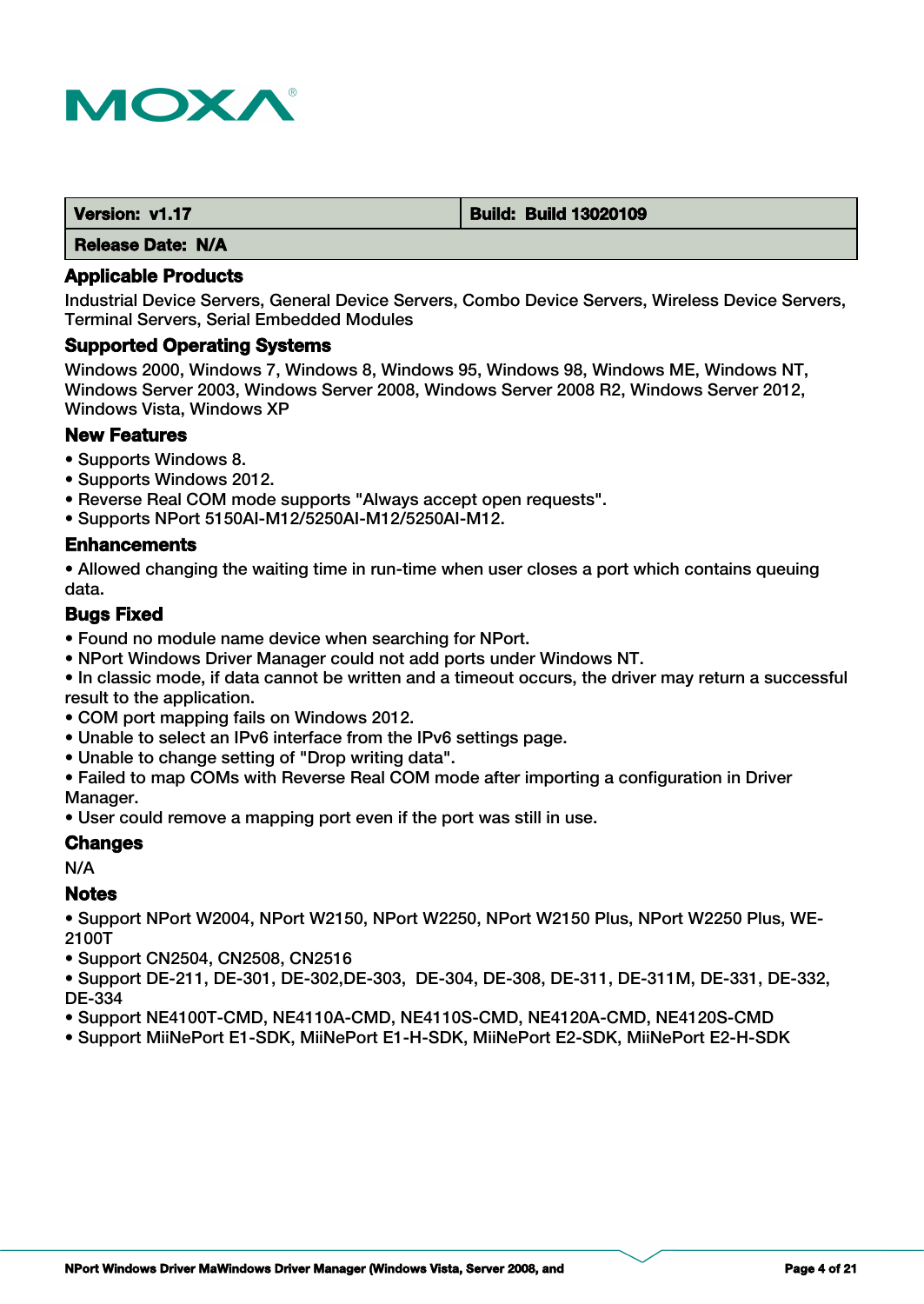

| Version: v1.16 | <b>Build: Build 12050214</b> |
|----------------|------------------------------|
|                |                              |

## **Applicable Products**

Industrial Device Servers, General Device Servers, Combo Device Servers, Wireless Device Servers, Terminal Servers, Serial Embedded Modules

## **Supported Operating Systems**

Windows 2000, Windows 7, Windows 95, Windows 98, Windows ME, Windows NT, Windows Server 2003, Windows Server 2008, Windows Server 2008 R2, Windows Vista, Windows XP

#### **New Features**

• Supports NPort W2150A/W2250A.

#### **Enhancements**

N/A

## **Bugs Fixed**

• Search termination problem when the reply content is incorrect.

#### **Changes**

N/A

# **Notes**

• Support NPort W2004, NPort W2150, NPort W2250, NPort W2150 Plus, NPort W2250 Plus, WE-2100T

• Support CN2504, CN2508, CN2516

• Support DE-211, DE-301, DE-302,DE-303, DE-304, DE-308, DE-311, DE-311M, DE-331, DE-332, DE-334

• Support NE4100T-CMD, NE4110A-CMD, NE4110S-CMD, NE4120A-CMD, NE4120S-CMD

• Support MiiNePort E1-SDK, MiiNePort E1-H-SDK, MiiNePort E2-SDK, MiiNePort E2-H-SDK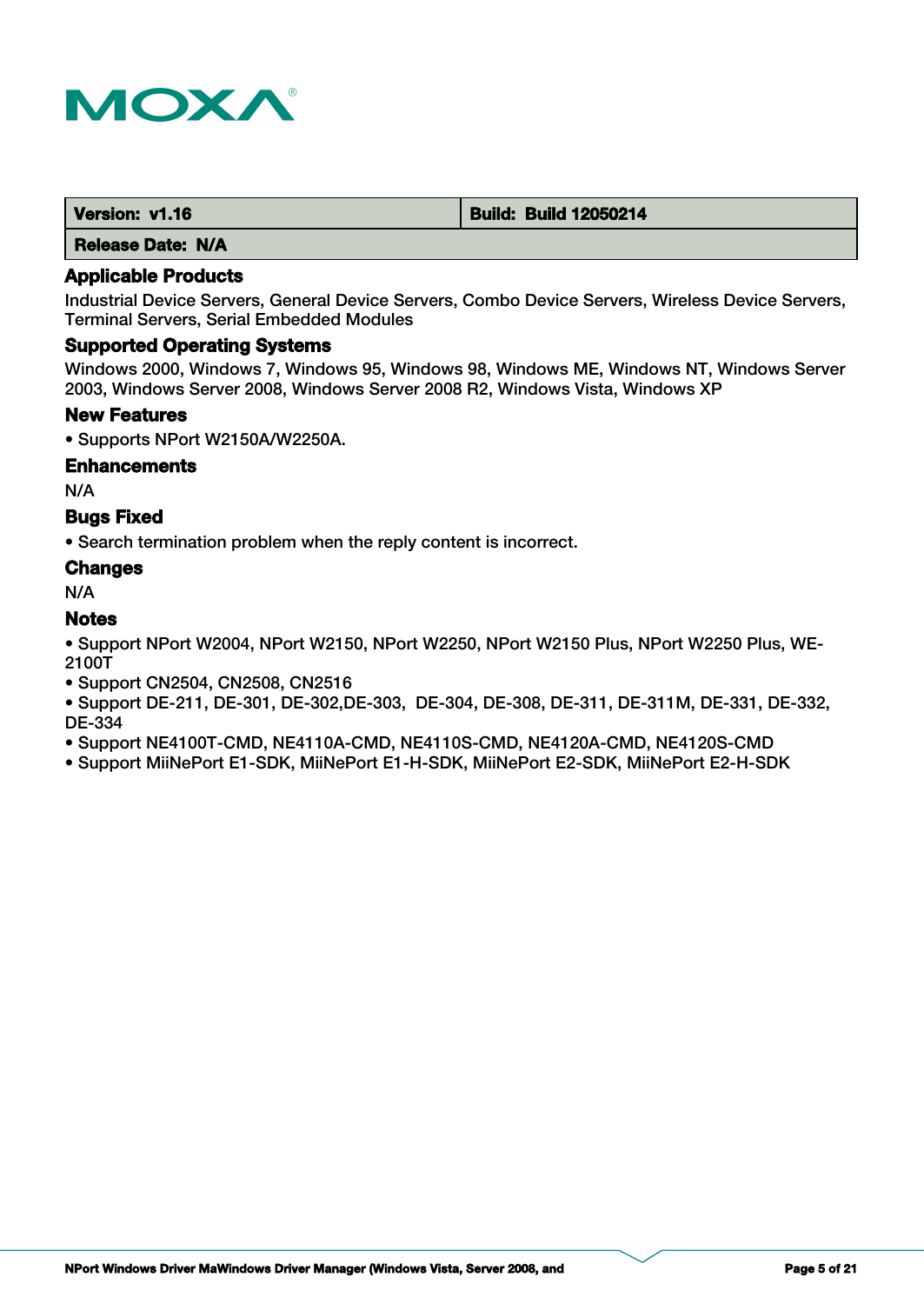

| Version: v1.15 | <b>Build: Build 12030812</b> |
|----------------|------------------------------|
|                |                              |

## **Applicable Products**

Industrial Device Servers, General Device Servers, Combo Device Servers, Wireless Device Servers, Terminal Servers, Serial Embedded Modules

#### **Supported Operating Systems**

Windows 2000, Windows 7, Windows 95, Windows 98, Windows ME, Windows NT, Windows Server 2003, Windows Server 2008, Windows Server 2008 R2, Windows Vista, Windows XP

#### **New Features**

- Supports MiiNePort E1/E1-H/E2/E2-H SDK.
- Supports MiiNePort W1.
- Supports MiiNePort E3, E3-H.
- Supports NPort P5150A.
- Supports new option: "Always Accept Open Requests" without queue data.
- Supports removing the "inf" files created by the uninstaller utility.

#### **Enhancements**

N/A

# **Bugs Fixed**

• Driver cannot detect TCP connection loss when an NPort powers off for a while under Windows 7.

• Port will crash when the user opens an NPort with a baudrate that is more than the NPort can support.

• Driver will turn off the modem status when an NPort powers off.

• Driver causes a system BSOD when opening and closing repeatedly under Windows Server 2008 R2.

• Memory fault issue when mapping port numbers for more than 512 ports and modifying the port settings.

## **Changes**

N/A

## **Notes**

• Support NPort W2004, NPort W2150, NPort W2250, NPort W2150 Plus, NPort W2250 Plus, WE-2100T

• Support CN2504, CN2508, CN2516

• Support DE-211, DE-301, DE-302,DE-303, DE-304, DE-308, DE-311, DE-311M, DE-331, DE-332, DE-334

- Support NE4100T-CMD, NE4110A-CMD, NE4110S-CMD, NE4120A-CMD, NE4120S-CMD
- Support MiiNePort E1-SDK, MiiNePort E1-H-SDK, MiiNePort E2-SDK, MiiNePort E2-H-SDK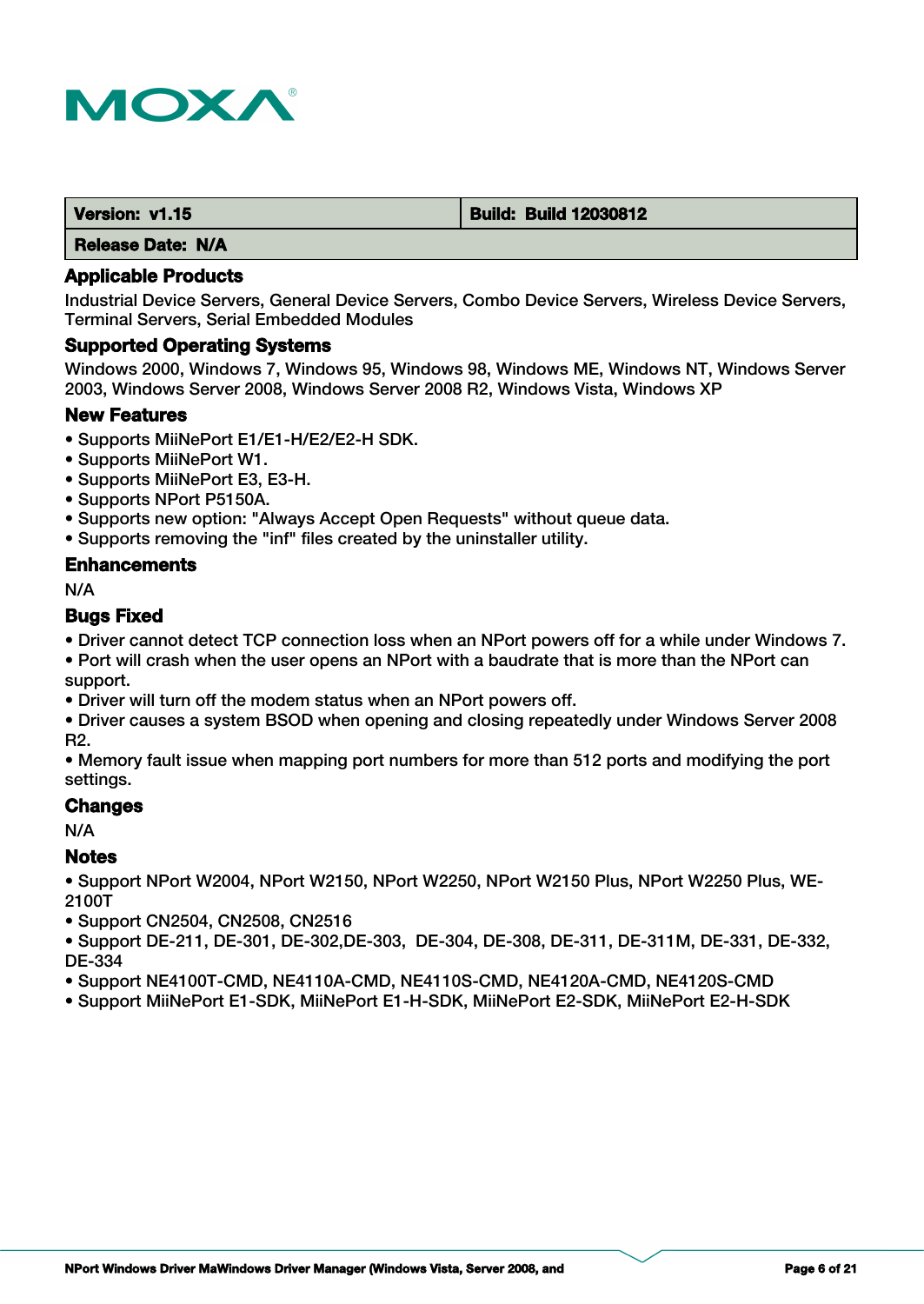

| Version: v1.14           | <b>Build: Build 11051215</b> |
|--------------------------|------------------------------|
| <b>Release Date: N/A</b> |                              |

General Device Servers, Combo Device Servers, Wireless Device Servers, Industrial Device Servers, Terminal Servers, Serial Embedded Modules

#### **Supported Operating Systems**

Windows 2000, Windows 7, Windows 95, Windows 98, Windows ME, Windows NT, Windows Server 2003, Windows Server 2008, Windows Server 2008 R2, Windows Vista, Windows XP

#### **New Features**

- Supports NPort S8458-4S-SC-T.
- Supports NPort 5600 DTL series.

• NPort driver will allow COM ports to be opened on the system even if the port is blocked or if the Ethernet connection is disabled.

#### **Enhancements**

N/A

#### **Bugs Fixed**

• DE-2XX and DE-3XX Series cannot be searched for if the number of devices is more than four.

• NPort devices cannot be found by utility through a wireless network adapter under Windows Vista/7.

• Driver causes a system BSOD by writing to an invalid memory location under Windows Server 2008 64-bit.

• The application will not work properly when logging in as a standard user in a Windows Vista/7 environment. This version will prompt the user to change to an account with administrator rights.

## **Changes**

N/A

## **Notes**

• Support NPort W2004, NPort W2150, NPort W2250, NPort W2150 Plus, NPort W2250 Plus, WE-2100T

• Support CN2504, CN2508, CN2516

• Support DE-211, DE-301, DE-302,DE-303, DE-304, DE-308, DE-311, DE-311M, DE-331, DE-332, DE-334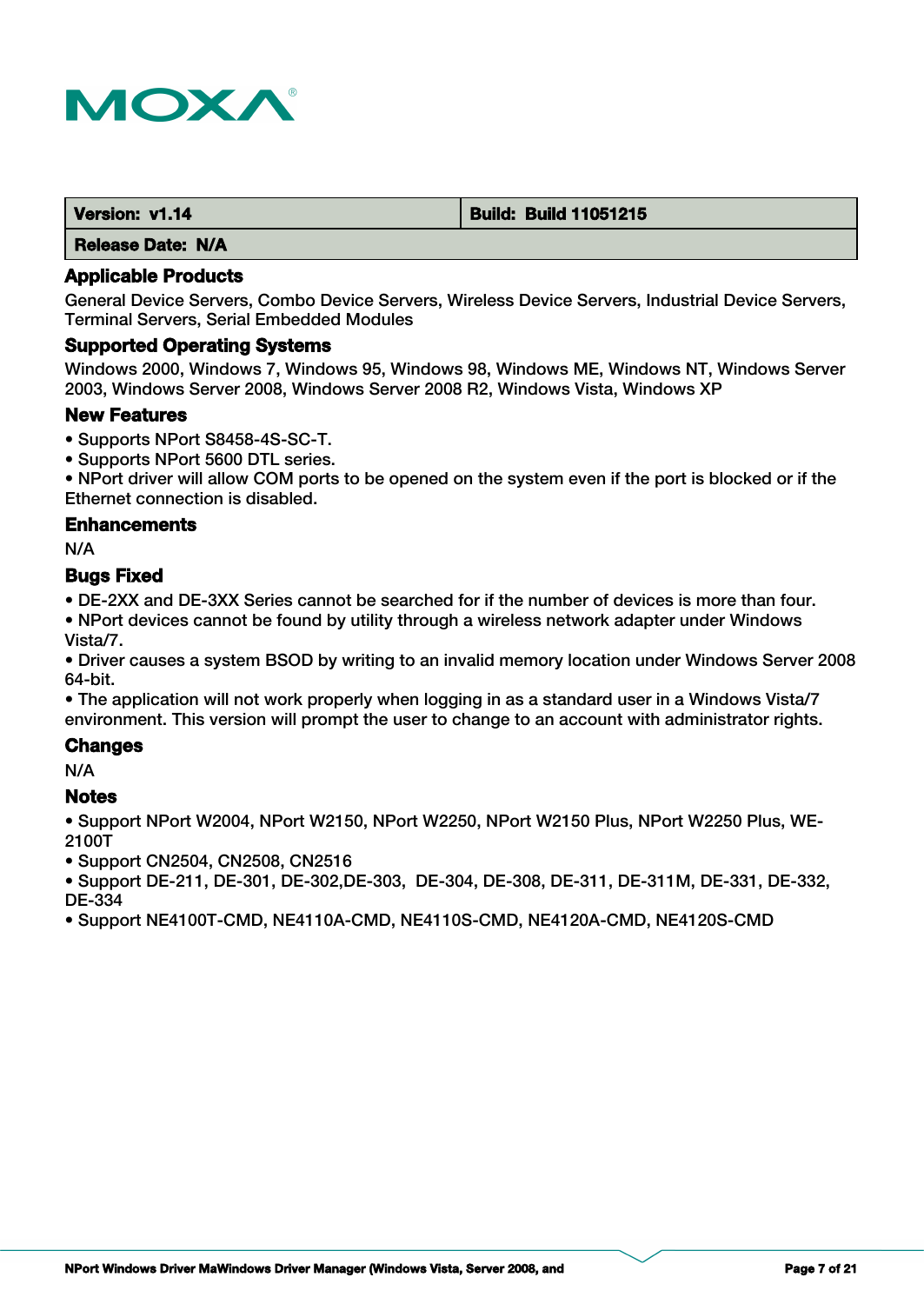

| Version: v1.13 | <b>Build: Build 10042613</b> |
|----------------|------------------------------|
|                |                              |

### **Applicable Products**

General Device Servers, Combo Device Servers, Wireless Device Servers, Industrial Device Servers, Terminal Servers, Serial Embedded Modules

#### **Supported Operating Systems**

Windows 2000, Windows 7, Windows 95, Windows 98, Windows ME, Windows NT, Windows Server 2003, Windows Server 2008, Windows Server 2008 R2, Windows Vista, Windows XP

#### **New Features**

- Supports NPort 5110A, 5130A, 5150A.
- Supports NPort 5210A, 5230A, 5250A.
- Supports NPort IA5450A, IA5450AI, IA5150A, IA5150AI, IA5250A, IA5250AI.
- Supports MiiNePort E1-P, E1-H, E2, E2-H.

## **Enhancements**

N/A

## **Bugs Fixed**

N/A

# **Changes**

N/A

## **Notes**

• Support NPort W2004, NPort W2150, NPort W2250, NPort W2150 Plus, NPort W2250 Plus, WE-2100T

• Support CN2504, CN2508, CN2516

• Support DE-211, DE-301, DE-302,DE-303, DE-304, DE-308, DE-311, DE-311M, DE-331, DE-332, DE-334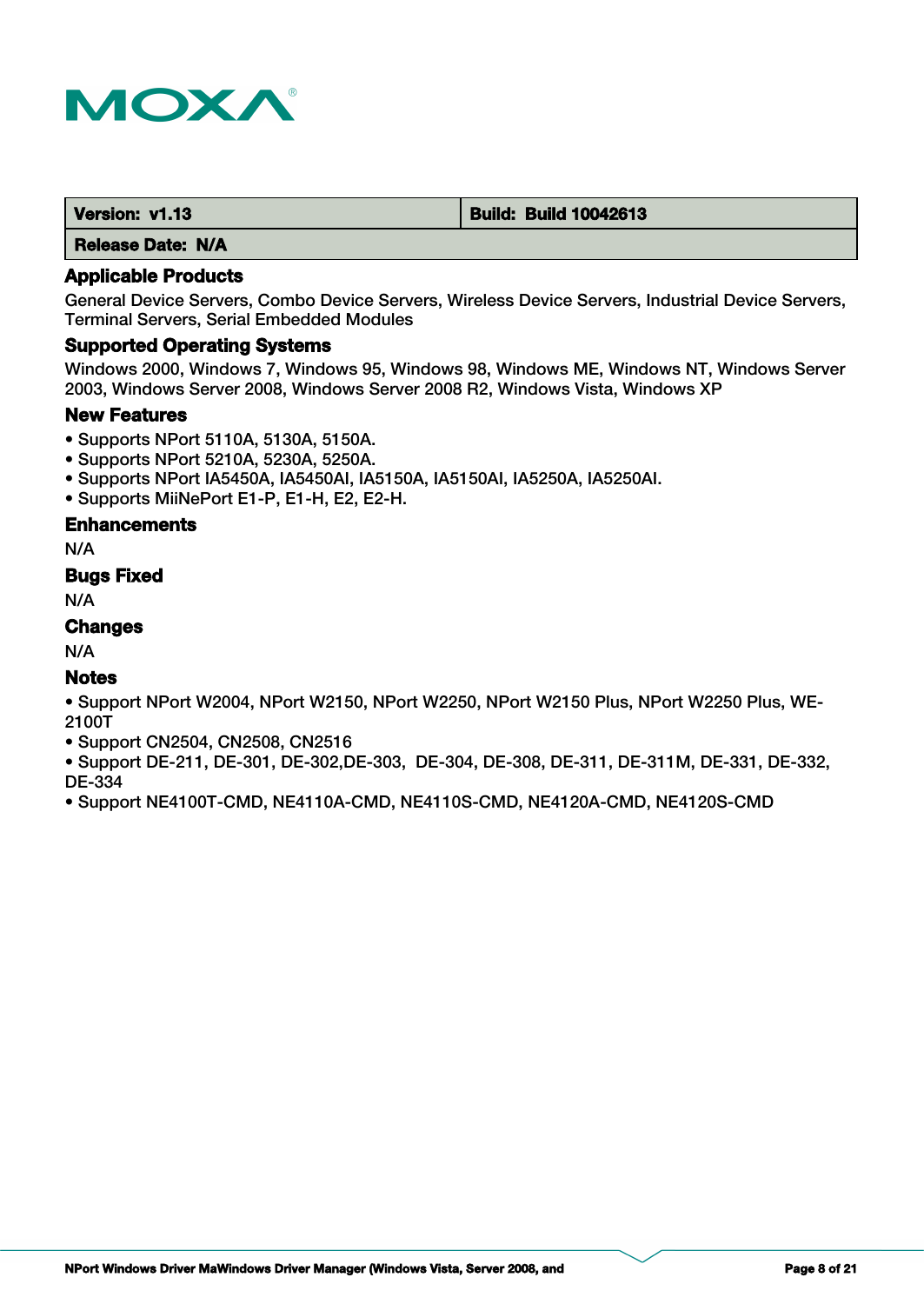

| Version: v1.12           | <b>Build: Build 10031716</b> |
|--------------------------|------------------------------|
| <b>Release Date: N/A</b> |                              |

General Device Servers, Combo Device Servers, Wireless Device Servers, Industrial Device Servers, Terminal Servers, Serial Embedded Modules

## **Supported Operating Systems**

Windows 2000, Windows 7, Windows 95, Windows 98, Windows ME, Windows NT, Windows Server 2003, Windows Server 2008, Windows Server 2008 R2, Windows Vista, Windows XP

#### **New Features**

N/A

#### **Enhancements**

N/A

## **Bugs Fixed**

• Driver disconnection problem when NPort loses its network connection.

• Driver connection problem after hibernation.

#### **Changes**

N/A

## **Notes**

• Support NPort W2004, NPort W2150, NPort W2250, NPort W2150 Plus, NPort W2250 Plus, WE-2100T

- Support CN2504, CN2508, CN2516
- Support DE-211, DE-301, DE-302,DE-303, DE-304, DE-308, DE-311, DE-311M, DE-331, DE-332, DE-334
- Support NE4100T-CMD, NE4110A-CMD, NE4110S-CMD, NE4120A-CMD, NE4120S-CMD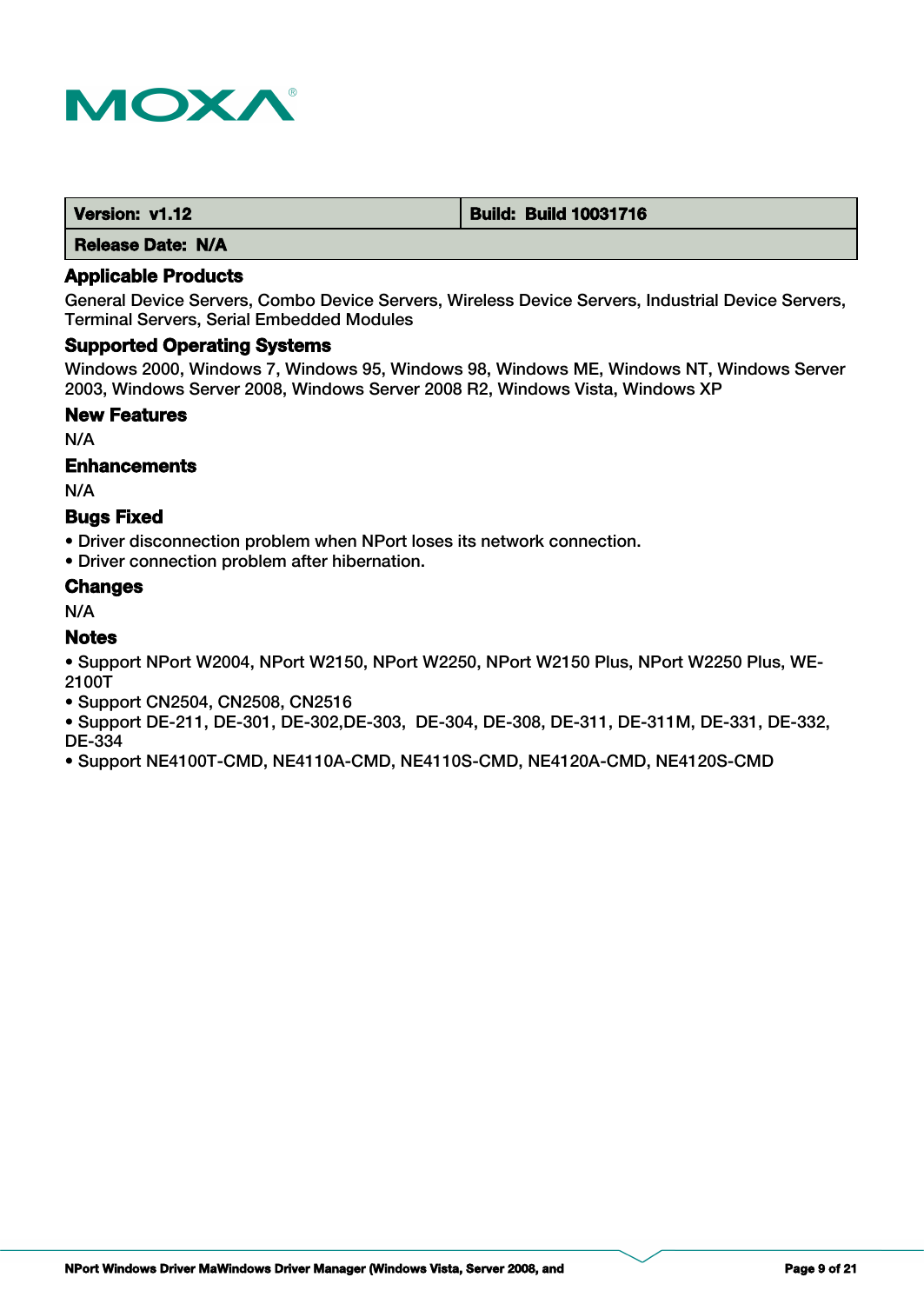

| Version: v1.11 | <b>Build: Build 09100717</b> |
|----------------|------------------------------|
|                |                              |

## **Applicable Products**

General Device Servers, Combo Device Servers, Wireless Device Servers, Industrial Device Servers, Terminal Servers, Serial Embedded Modules

# **Supported Operating Systems**

Windows 2000, Windows 7, Windows 95, Windows 98, Windows ME, Windows NT, Windows Server 2003, Windows Server 2008, Windows Server 2008 R2, Windows Vista, Windows XP

#### **New Features**

- Supports Windows Server 2008 R2.
- Supports Windows 7.

## **Enhancements**

• Improved the latency performance.

#### **Bugs Fixed**

• Shortened the COM port adding time.

## **Changes**

N/A

## **Notes**

• Support NPort W2004, NPort W2150, NPort W2250, NPort W2150 Plus, NPort W2250 Plus, WE-2100T

- Support CN2504, CN2508, CN2516
- Support DE-211, DE-301, DE-302,DE-303, DE-304, DE-308, DE-311, DE-311M, DE-331, DE-332, DE-334
- Support NE4100T-CMD, NE4110A-CMD, NE4110S-CMD, NE4120A-CMD, NE4120S-CMD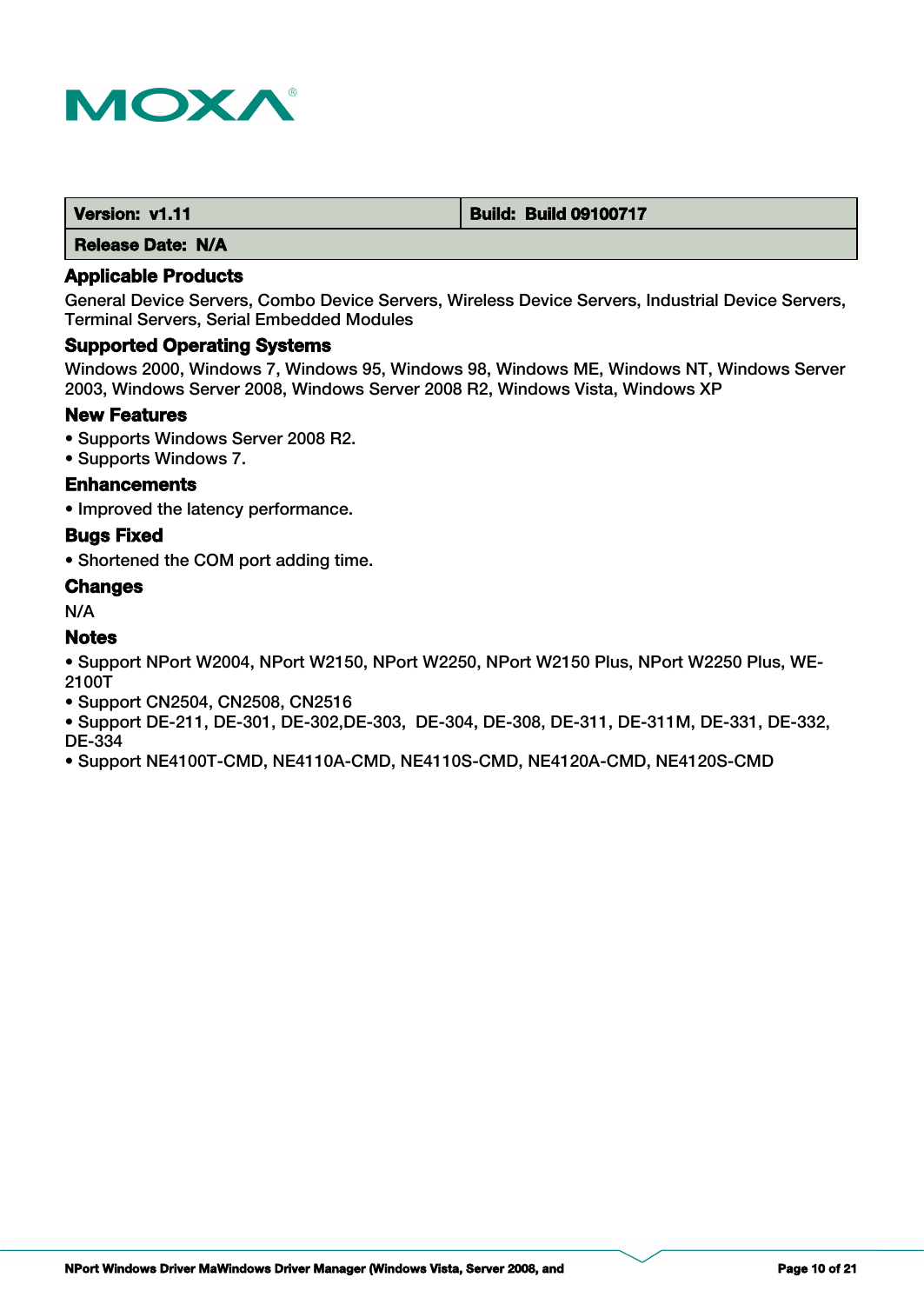

| Version: v1.10 | <b>Build: Build 09042317</b> |
|----------------|------------------------------|
|                |                              |

## **Applicable Products**

General Device Servers, Combo Device Servers, Wireless Device Servers, Industrial Device Servers, Terminal Servers, Serial Embedded Modules

## **Supported Operating Systems**

Windows 2000, Windows 95, Windows 98, Windows ME, Windows NT, Windows Server 2003, Windows Server 2008, Windows Vista, Windows XP

## **New Features**

- Supports MiiNePort E1.
- Supports NPort IA-5250I.
- The main utility adds reading "-f" parameter for new COM port list.

#### **Enhancements**

N/A

## **Bugs Fixed**

• Handle count problem of service.

#### **Changes**

N/A

## **Notes**

- Support NPort W2004, NPort W2150, NPort W2250, NPort W2150 Plus, NPort W2250 Plus
- Support CN2504, CN2508, CN2516
- Support DE-211, DE-301, DE-302,DE-303, DE-304, DE-308, DE-311, DE-311M, DE-331, DE-332, DE-334
- Support NE4100T-CMD, NE4110A-CMD, NE4110S-CMD, NE4120A-CMD, NE4120S-CMD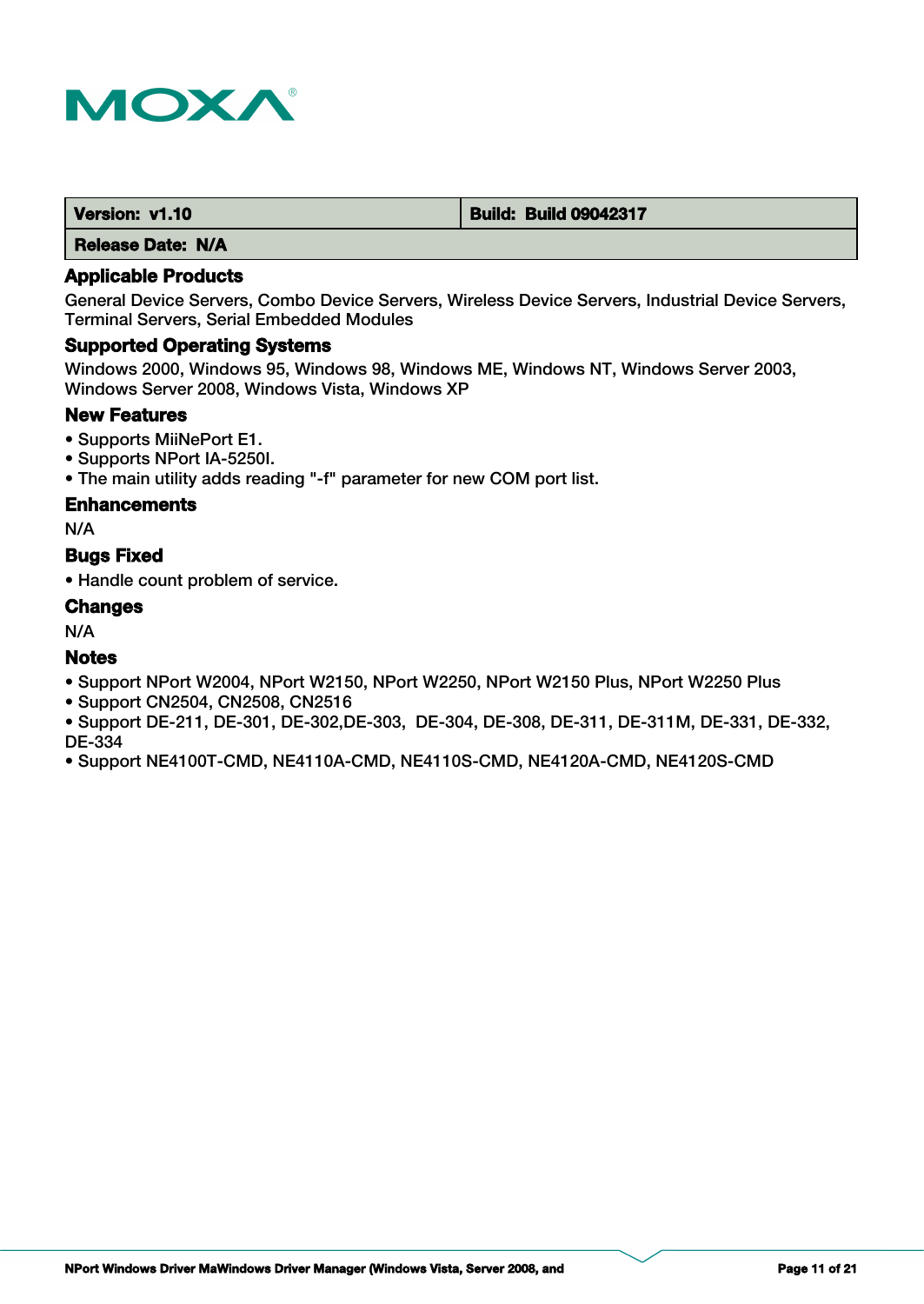

| Version: v1.9 | <b>Build: Build 09020614</b> |
|---------------|------------------------------|
|               |                              |

### **Applicable Products**

General Device Servers, Combo Device Servers, Wireless Device Servers, Industrial Device Servers, Terminal Servers, Serial Embedded Modules, OnCell G3470A-LTE Series, Cellular Modems

#### **Supported Operating Systems**

Windows 2000, Windows 95, Windows 98, Windows ME, Windows NT, Windows Server 2003, Windows Server 2008, Windows Vista, Windows XP

#### **New Features**

• Supports NPort S8000 Series.

#### **Enhancements**

N/A

## **Bugs Fixed**

- Program delay bug when user has two Ethernet cards on their PC.
- Read timeout problem of driver.
- Timer problem in application.
- Write timeout problem in driver.
- Flush bug in driver.

## **Changes**

N/A

## **Notes**

- Support NPort W2004, NPort W2150, NPort W2250, NPort W2150 Plus, NPort W2250 Plus, WE-2100T
- Support CN2504, CN2508, CN2516
- Support DE-211, DE-301, DE-302,DE-303, DE-304, DE-308, DE-311, DE-311M, DE-331, DE-332, DE-334
- Support NE4100T-CMD, NE4110A-CMD, NE4110S-CMD, NE4120A-CMD, NE4120S-CMD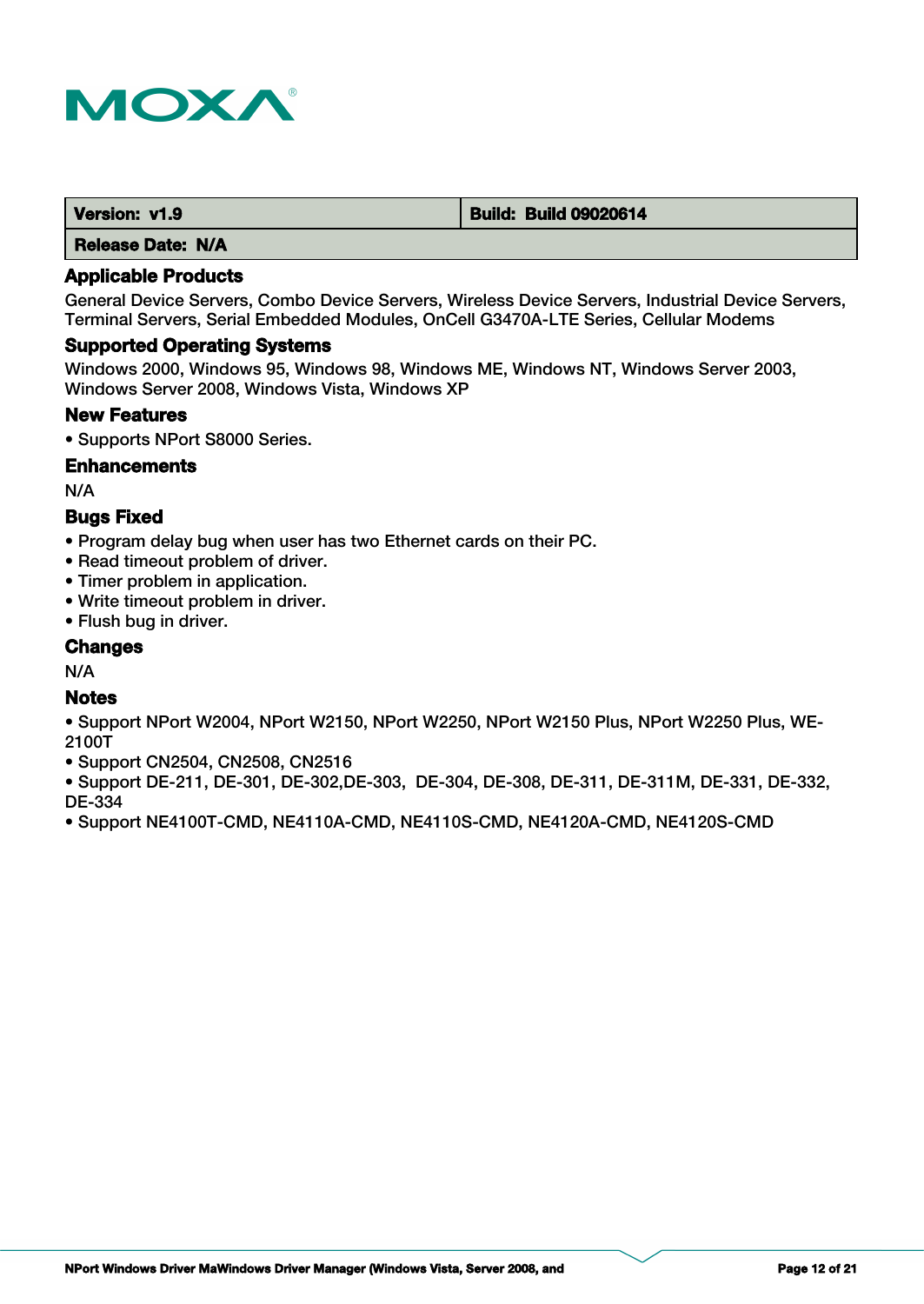

| Version: v1.8 | <b>Build: Build 08052115</b> |
|---------------|------------------------------|
|               |                              |

## **Applicable Products**

General Device Servers, Combo Device Servers, Wireless Device Servers, Industrial Device Servers, Terminal Servers, Serial Embedded Modules, OnCell G3470A-LTE Series, Cellular Modems

#### **Supported Operating Systems**

Windows 2000, Windows 95, Windows 98, Windows ME, Windows NT, Windows Server 2003, Windows Vista, Windows XP

## **New Features**

- Supports IPv6.
- Supports Windows Server 2008.
- Supports Reverse Real COM function.
- Windows XP/2003/Vista/2008 x86 WHQL certified.
- Windows XP/2003/Vista/2008 x64 WHQL certified.

## **Enhancements**

N/A

### **Bugs Fixed**

N/A

# **Changes**

N/A

# **Notes**

• Support NPort W2004, NPort W2150, NPort W2250, NPort W2150 Plus, NPort W2250 Plus, WE-2100T

• Support CN2504, CN2508, CN2516

• Support DE-211, DE-301, DE-302,DE-303, DE-304, DE-308, DE-311, DE-311M, DE-331, DE-332, DE-334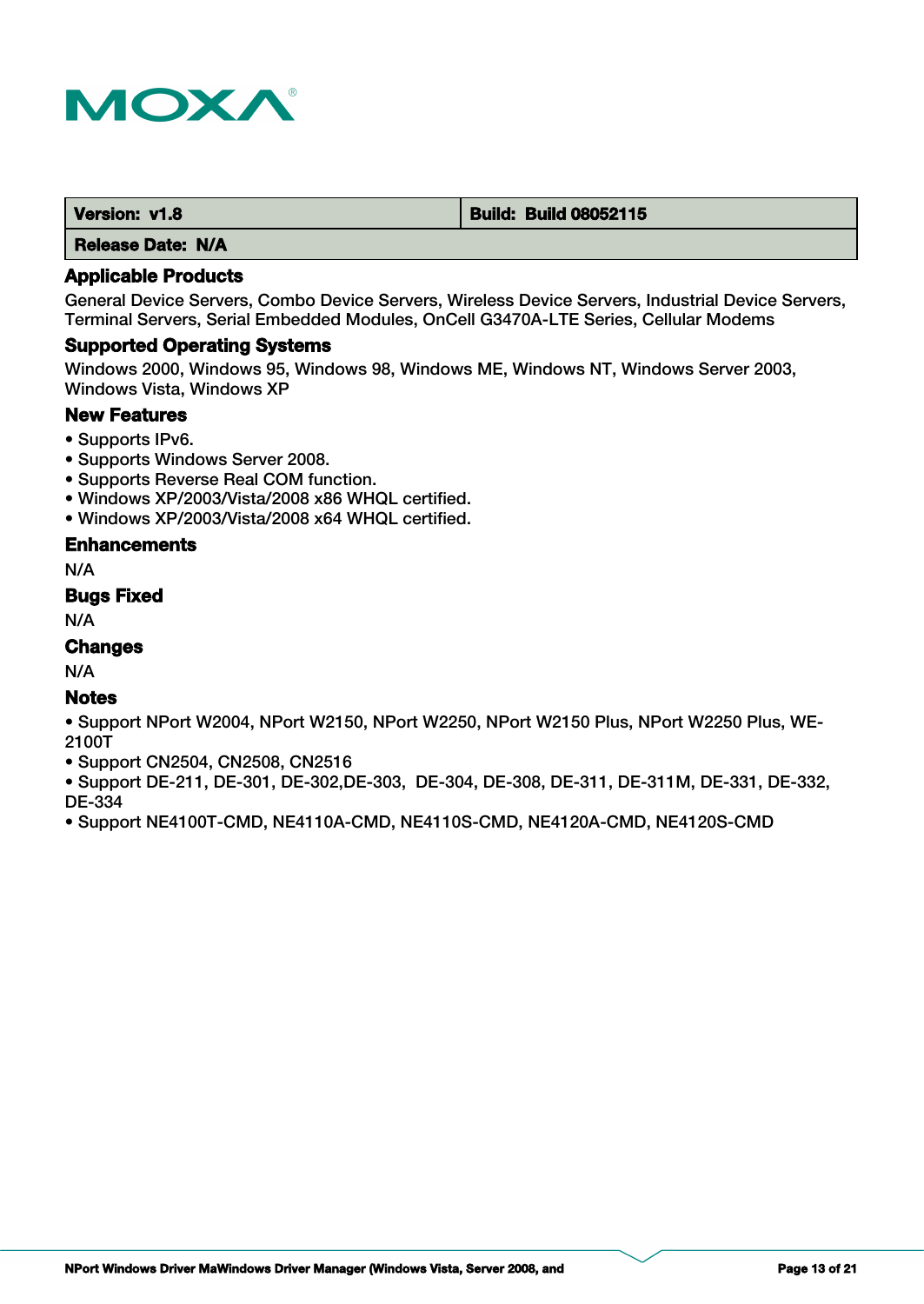

| Version: v1.7 | <b>Build: Build 07101815</b> |
|---------------|------------------------------|
|---------------|------------------------------|

# **Applicable Products**

General Device Servers, Combo Device Servers, Wireless Device Servers, Industrial Device Servers, Terminal Servers, Serial Embedded Modules, OnCell G3470A-LTE Series, Cellular Modems

#### **Supported Operating Systems**

Windows 2000, Windows 95, Windows 98, Windows ME, Windows NT, Windows Server 2003, Windows Vista, Windows XP

## **New Features**

- Supports CN2650 Series.
- Supports CN2600-2AC Series.

## **Enhancements**

N/A

## **Bugs Fixed**

N/A

## **Changes**

N/A

## **Notes**

• Support NPort W2004, NPort W2150, NPort W2250, NPort W2150 Plus, NPort W2250 Plus, WE-2100T

- Support CN2504, CN2508, CN2516
- Support DE-211, DE-301, DE-302,DE-303, DE-304, DE-308, DE-311, DE-311M, DE-331, DE-332, DE-334
- Support NE4100T-CMD, NE4110A-CMD, NE4110S-CMD, NE4120A-CMD, NE4120S-CMD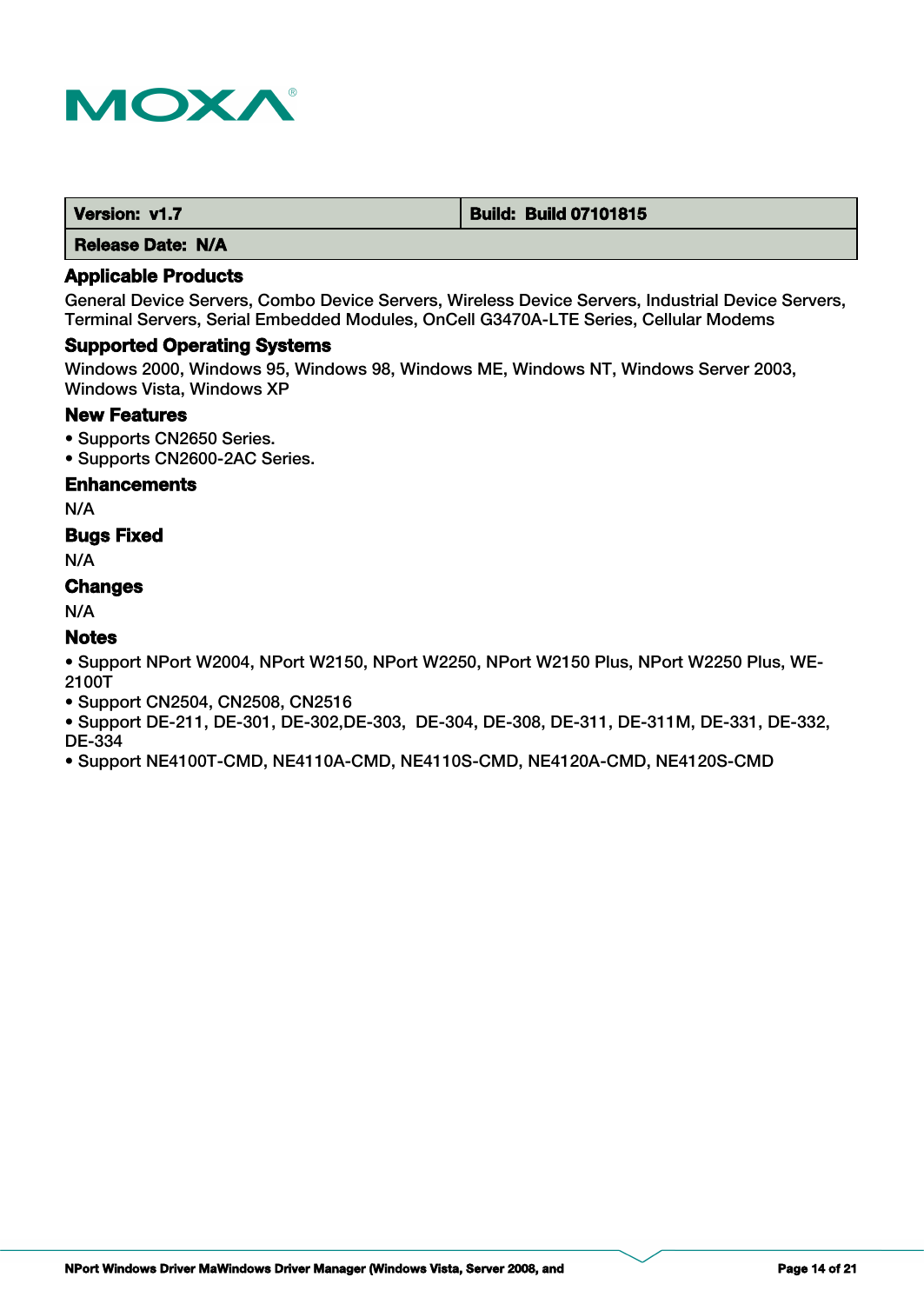

| Version: v1.6 | <b>Build: Build 07082417</b> |
|---------------|------------------------------|
|---------------|------------------------------|

# **Applicable Products**

General Device Servers, Combo Device Servers, Wireless Device Servers, Industrial Device Servers, Terminal Servers, Serial Embedded Modules, OnCell G3470A-LTE Series, Cellular Modems

#### **Supported Operating Systems**

Windows 2000, Windows 95, Windows 98, Windows ME, Windows NT, Windows Server 2003, Windows Vista, Windows XP

## **New Features**

- Supports Redundant COM.
- Supports up to 4096 COM ports.
- Windows XP/2003/Vista x86 WHQL Certified.
- Windows XP/2003/Vista x64 WHQL Certified.

## **Enhancements**

N/A

## **Bugs Fixed**

N/A

# **Changes**

N/A

## **Notes**

• Support NPort W2004, NPort W2150, NPort W2250, NPort W2150 Plus, NPort W2250 Plus, WE-2100T

• Support CN2504, CN2508, CN2516

• Support DE-211, DE-301, DE-302,DE-303, DE-304, DE-308, DE-311, DE-311M, DE-331, DE-332, DE-334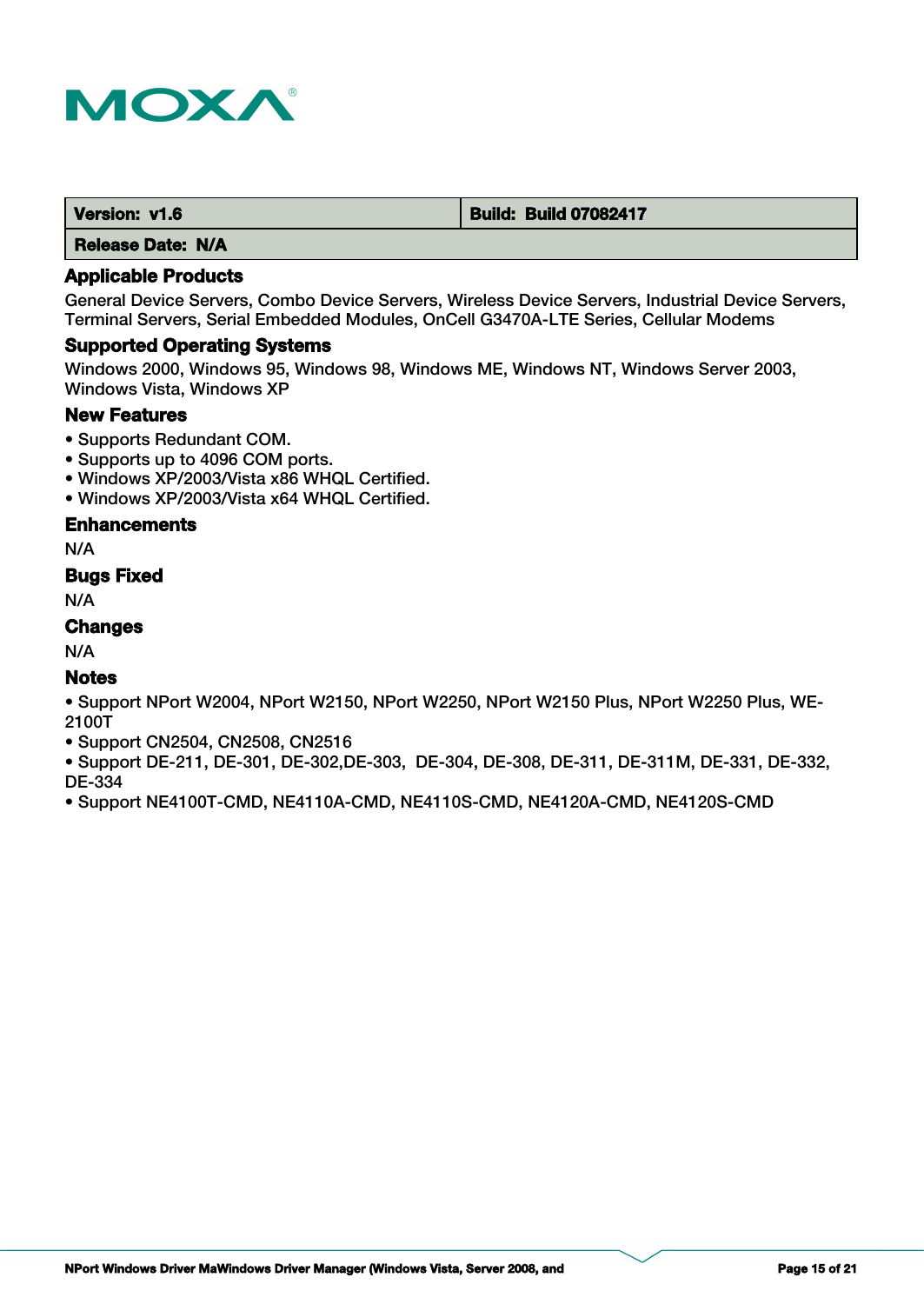

| Version: v1.5 | <b>Build: Build 07052511</b> |
|---------------|------------------------------|
|               |                              |

## **Applicable Products**

General Device Servers, Combo Device Servers, Wireless Device Servers, Industrial Device Servers, Terminal Servers, Serial Embedded Modules, OnCell G3470A-LTE Series, Cellular Modems

#### **Supported Operating Systems**

Windows 2000, Windows 95, Windows 98, Windows ME, Windows NT, Windows Server 2003, Windows Vista, Windows XP

## **New Features**

• Supports FQDN function.

#### **Enhancements**

N/A

## **Bugs Fixed**

N/A

# **Changes**

N/A

# **Notes**

• Support NPort W2004, NPort W2150, NPort W2250, NPort W2150 Plus, NPort W2250 Plus

• Support CN2504, CN2508, CN2516

• Support DE-211, DE-301, DE-302,DE-303, DE-304, DE-308, DE-311, DE-311M, DE-331, DE-332, DE-334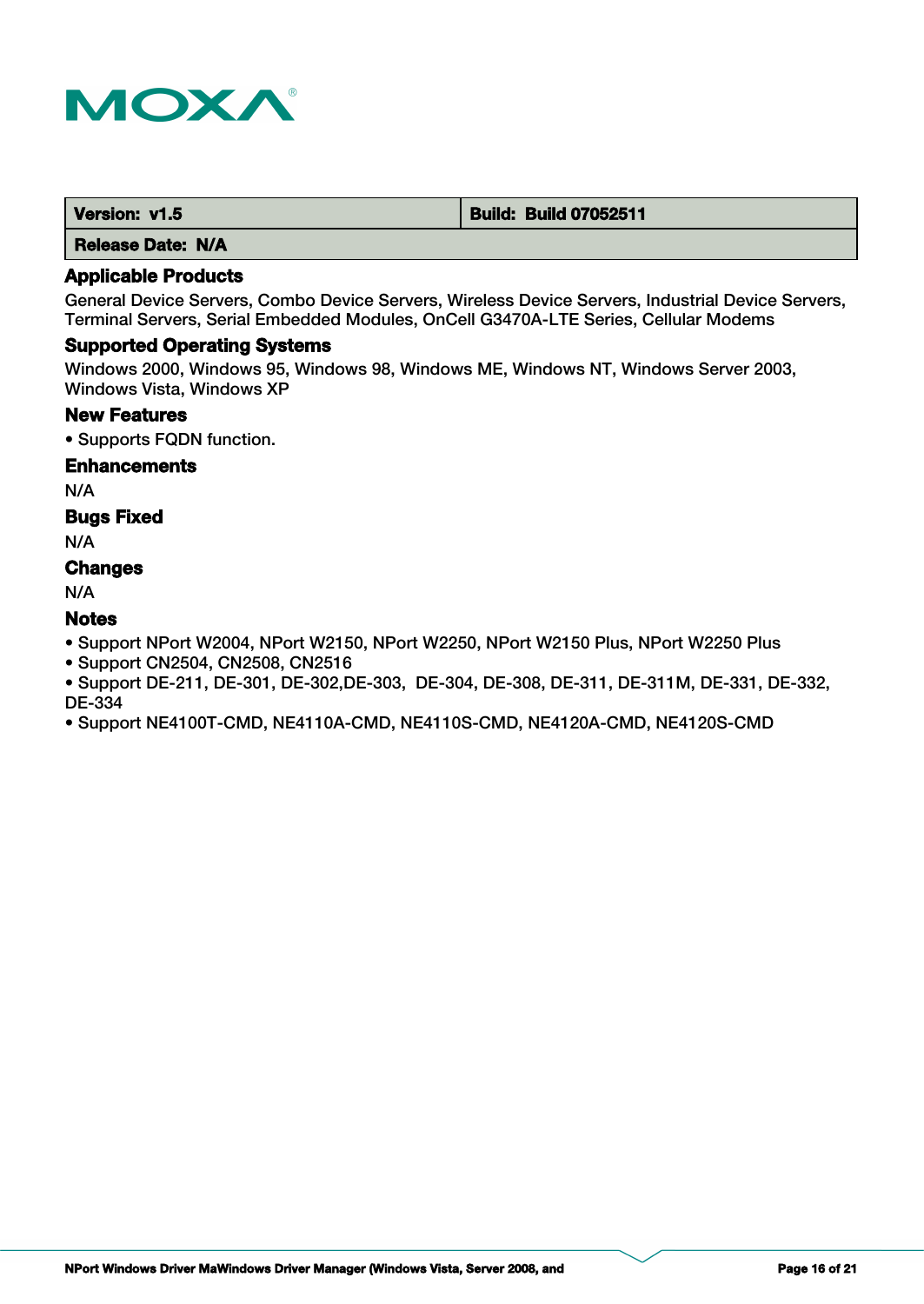

# **Applicable Products**

General Device Servers, Combo Device Servers, Wireless Device Servers, Industrial Device Servers, Terminal Servers, Serial Embedded Modules, OnCell G3470A-LTE Series, Cellular Modems

#### **Supported Operating Systems**

Windows 2000, Windows 95, Windows 98, Windows ME, Windows NT, Windows Server 2003, Windows Vista, Windows XP

## **New Features**

- Supports Windows Vista x86/x64.
- Supports NPort 6610-8, 6610-16, 6610-32, 6650-32.

# **Enhancements**

N/A

## **Bugs Fixed**

N/A

#### **Changes**

N/A

## **Notes**

- Support NPort W2004, NPort W2150, NPort W2250, NPort W2150 Plus, NPort W2250 Plus
- Support CN2504, CN2508, CN2516
- Support DE-211, DE-301, DE-302,DE-303, DE-304, DE-308, DE-311, DE-311M, DE-331, DE-332, DE-334
- Support NE4100T-CMD, NE4110A-CMD, NE4110S-CMD, NE4120A-CMD, NE4120S-CMD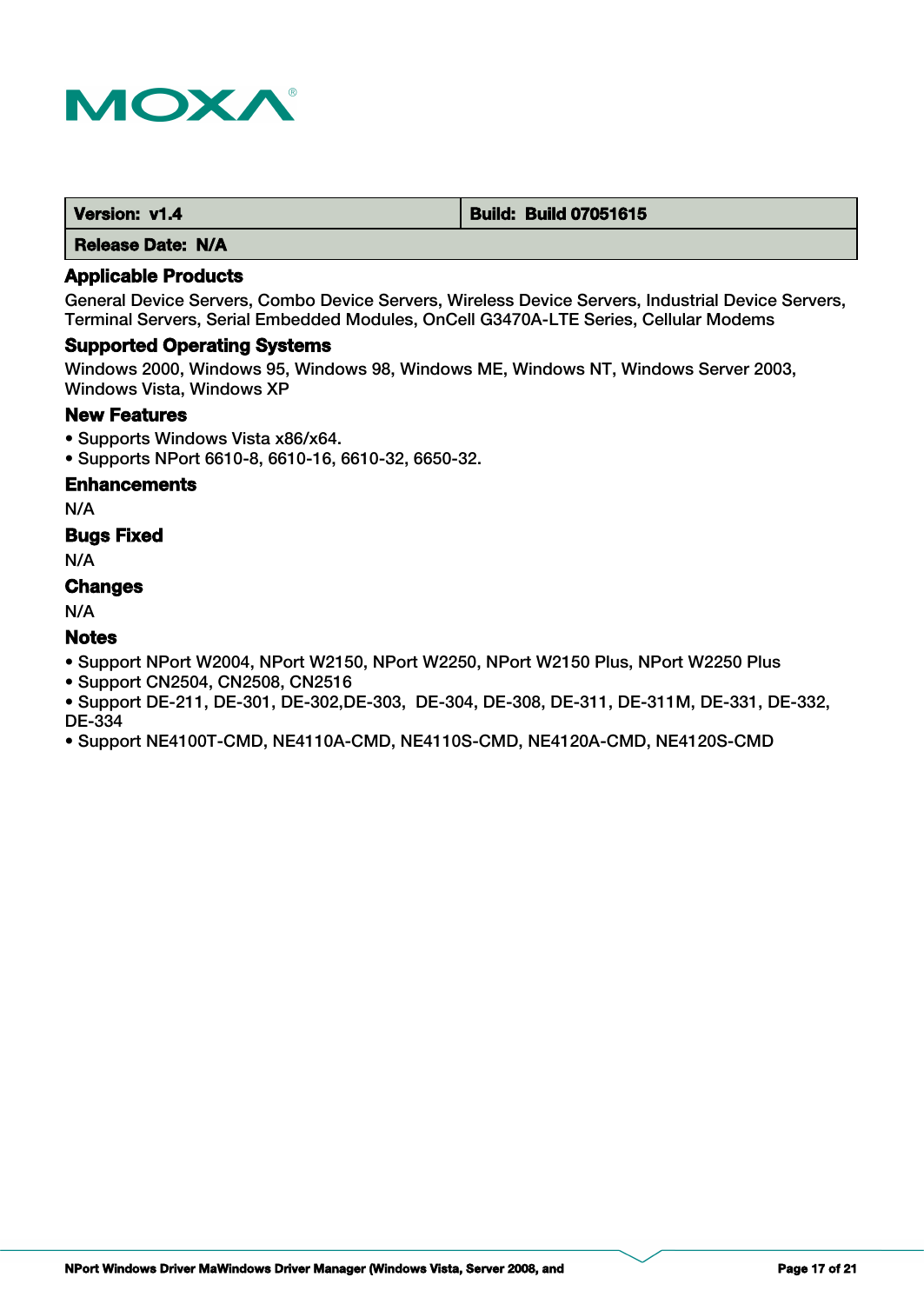

| Version: v1.3     | <b>Build: N/A</b> |
|-------------------|-------------------|
| Release Date: N/A |                   |

General Device Servers, Combo Device Servers, Wireless Device Servers, Industrial Device Servers, Terminal Servers, Serial Embedded Modules, OnCell G3470A-LTE Series, Cellular Modems

## **Supported Operating Systems**

Windows 2000, Windows 95, Windows 98, Windows ME, Windows NT, Windows Server 2003, Windows XP

## **New Features**

N/A

#### **Enhancements**

N/A

#### **Bugs Fixed**

• Fixed sorting of "COM Port" and "IP Address" columns in NPort Driver Manager.

• Fixed read data lost.

#### **Changes**

• Changed default value of "Network Timeout" to 5000 ms, and its range to 500 ms - 20 sec.

#### **Notes**

• Support NPort W2004, NPort W2150, NPort W2250

- Support CN2504, CN2508, CN2516
- Support DE-211, DE-301, DE-302,DE-303, DE-304, DE-308, DE-311, DE-311M, DE-331, DE-332, DE-334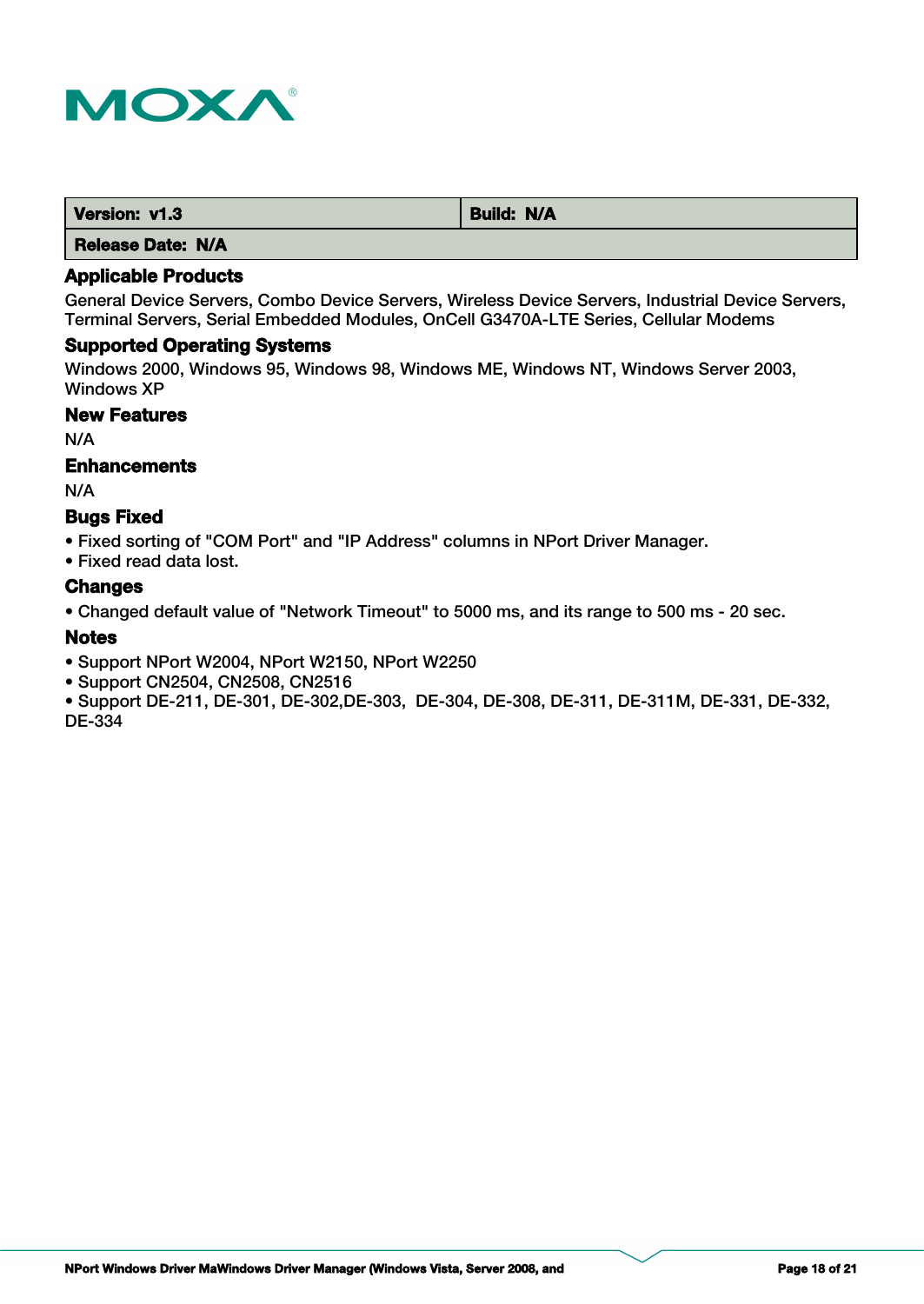

| Version: v1.2 | <b>Build: N/A</b> |
|---------------|-------------------|
| ----          |                   |

## **Applicable Products**

General Device Servers, Combo Device Servers, Wireless Device Servers, Industrial Device Servers, Terminal Servers, Serial Embedded Modules, OnCell G3470A-LTE Series, Cellular Modems

## **Supported Operating Systems**

Windows 2000, Windows 95, Windows 98, Windows ME, Windows NT, Windows Server 2003, Windows XP

## **New Features**

• Added security option into Windows 2000/XP/2003 driver for NPort 6000.

#### **Enhancements**

N/A

## **Bugs Fixed**

N/A

# **Changes**

N/A

# **Notes**

• Support NPort W2004, NPort W2150, NPort W2250

• Support CN2504, CN2508, CN2516

• Support DE-211, DE-301, DE-302,DE-303, DE-304, DE-308, DE-311, DE-311M, DE-331, DE-332, DE-334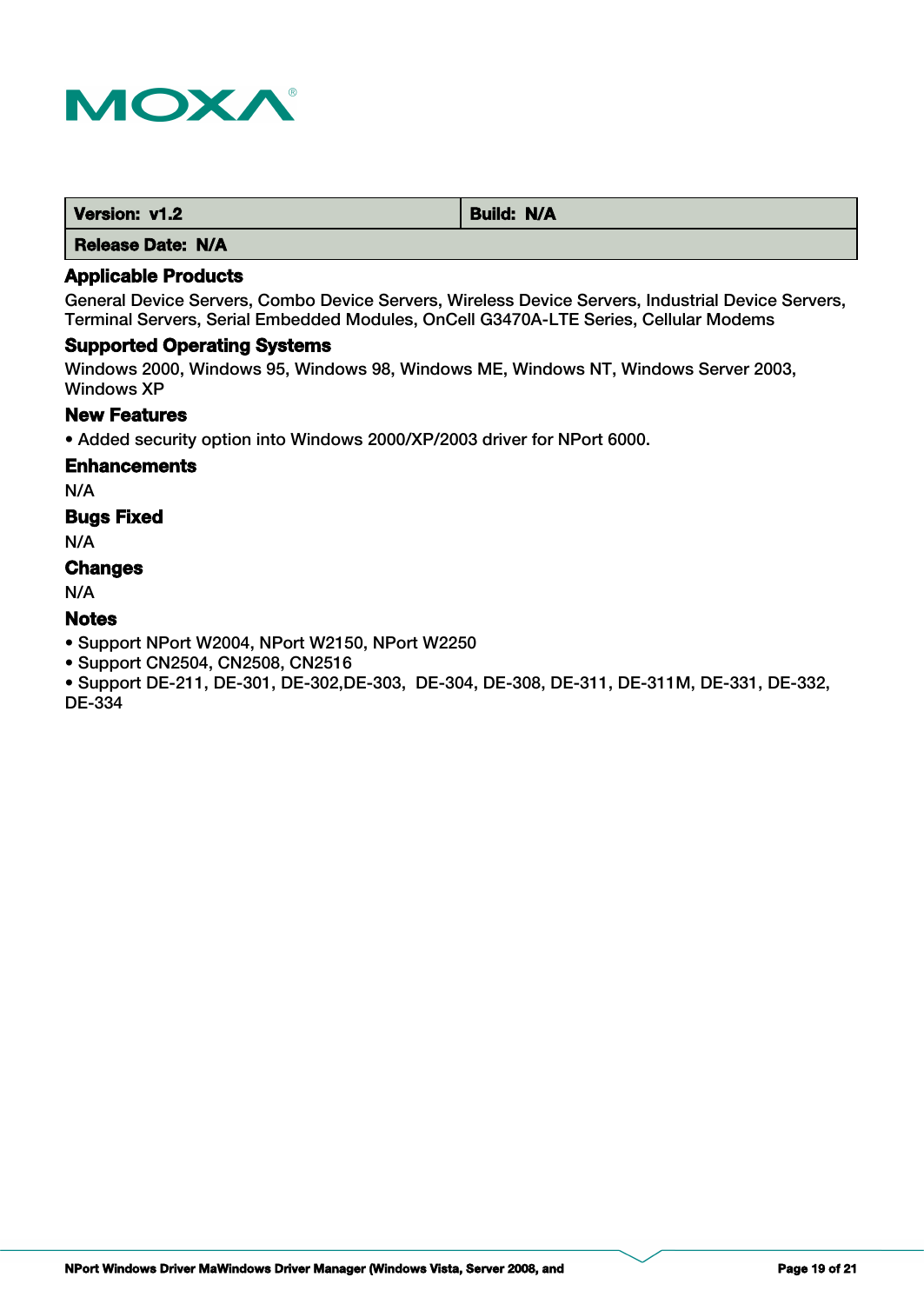

| Version: v1.1 | <b>Build: N/A</b> |
|---------------|-------------------|
|               |                   |

## **Applicable Products**

General Device Servers, Combo Device Servers, Wireless Device Servers, Industrial Device Servers, Terminal Servers, Serial Embedded Modules

## **Supported Operating Systems**

Windows 2000, Windows 95, Windows 98, Windows ME, Windows NT, Windows Server 2003, Windows XP

## **New Features**

- Supports NPort IA Series.
- Supports Windows x64.

## **Enhancements**

N/A

## **Bugs Fixed**

• Driver Manager incorrectly detected new COM ports after COM ports were removed.

#### **Changes**

N/A

## **Notes**

- Support NPort W2004, NPort W2150, NPort W2250
- Support CN2504, CN2508, CN2516
- Support DE-301, DE-302,DE-303, DE-304, DE-308, DE-311M, DE-331, DE-332, DE-334